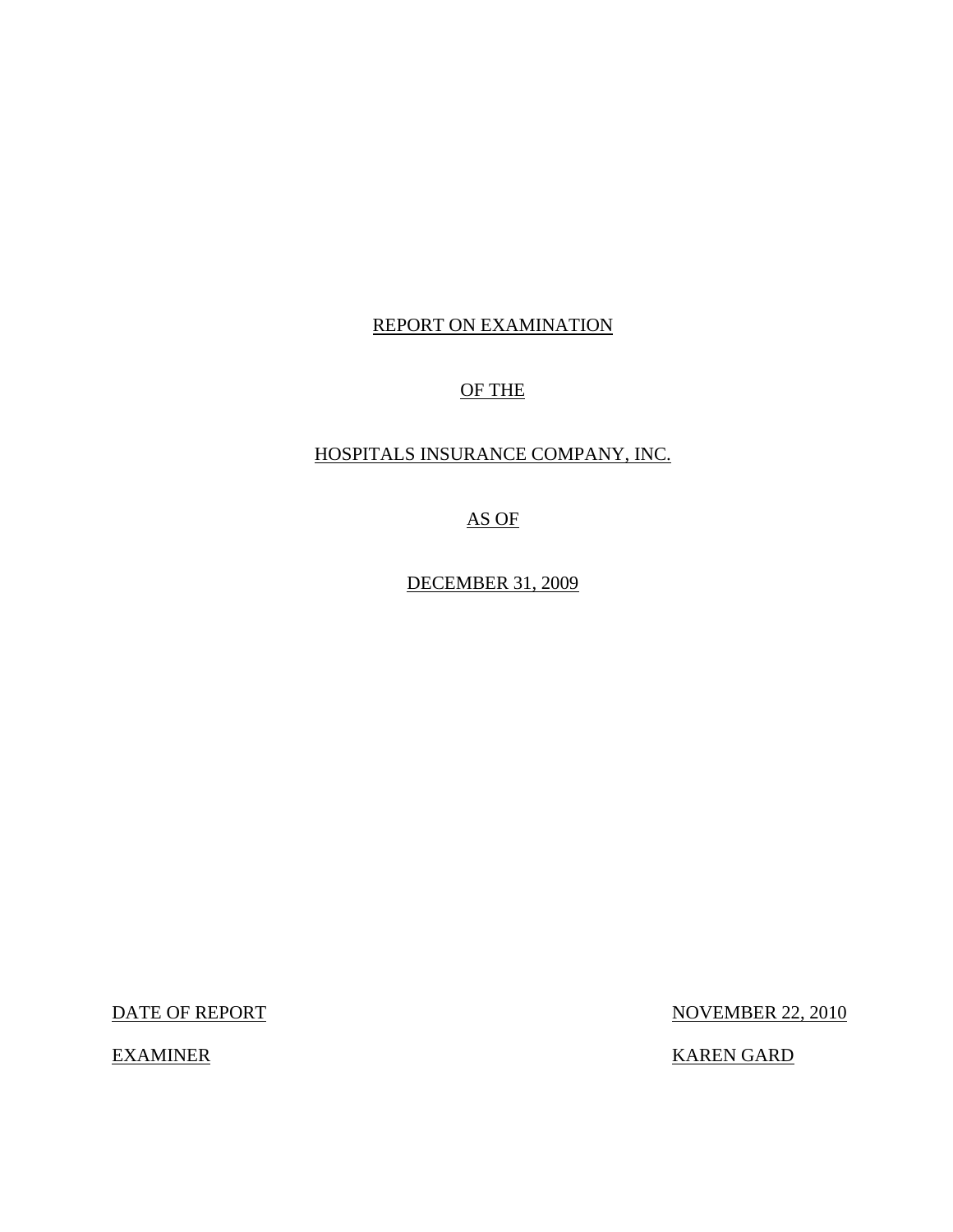# TABLE OF CONTENTS

| ITEM NO. |                                          | PAGE NO. |
|----------|------------------------------------------|----------|
| 1.       | Scope of examination                     | 2        |
| 2.       | <b>Description of Company</b>            | 3        |
|          | A. Management                            | 4        |
|          | B. Territory and plan of operation       | 6        |
|          | C. Reinsurance                           | 8        |
|          | D. Holding company system                | 9        |
|          | E. Significant operating ratios          | 9        |
|          | F. Accounts and records                  | 10       |
|          | G. Risk management and internal controls | 12       |
| 3.       | <b>Financial statements</b>              | 13       |
|          | A. Balance sheet                         | 13       |
| 4.       | Losses and loss adjustment expenses      | 15       |
| 5.       | Summary of comments and recommendations  | 15       |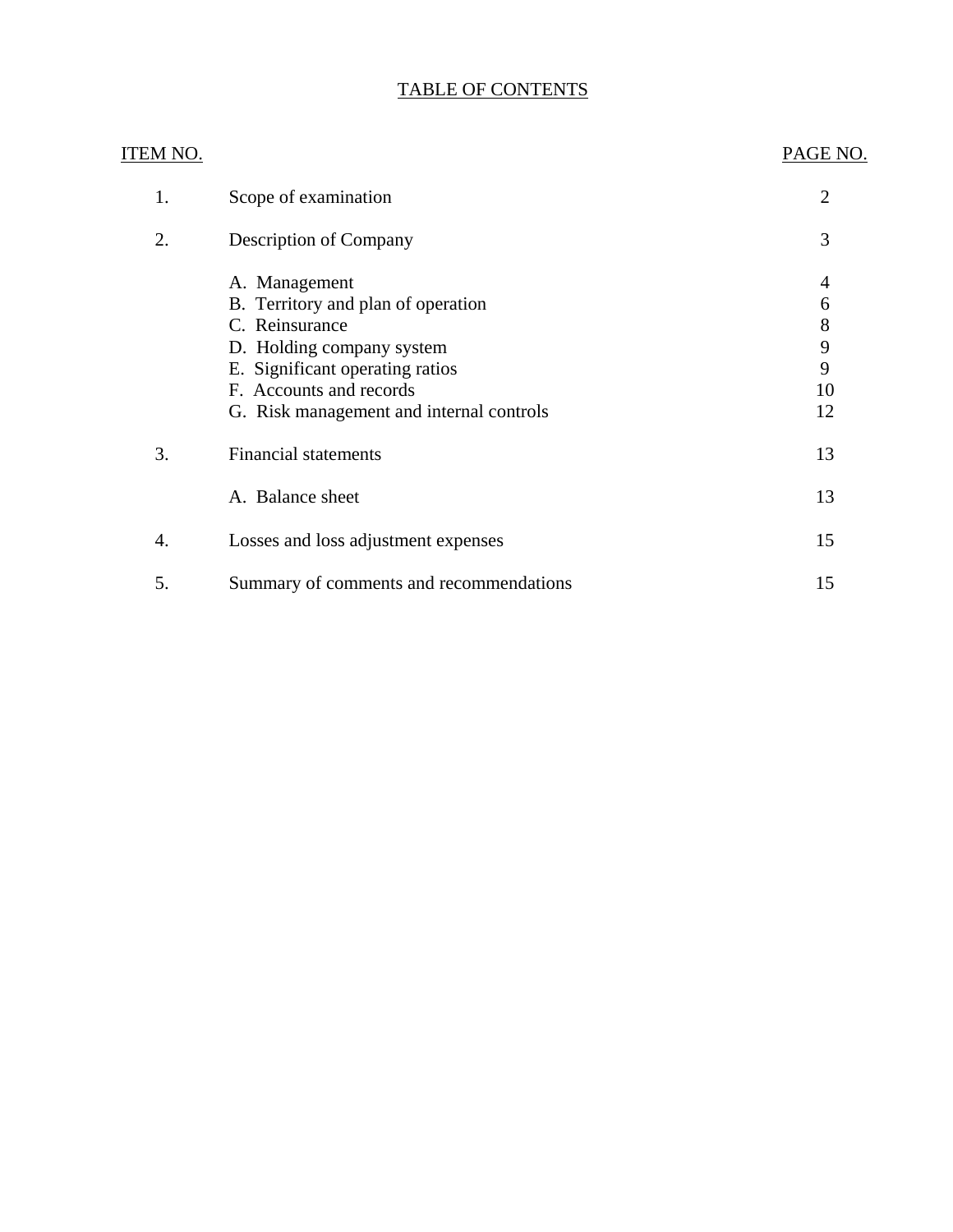

STATE OF NEW YORK INSURANCE DEPARTMENT 25 BEAVER STREET NEW YORK, NEW YORK 10004

November 22, 2010

Honorable James J. Wrynn Superintendent of Insurance Albany, New York 12257

Sir:

Pursuant to the requirements of the New York Insurance Law, and in compliance with the instructions contained in Appointment Number 30453, dated December 14, 2009 and attached hereto, I have made an examination into the condition and affairs of Hospitals Insurance Company, Inc. as of December 31, 2009, and submit the following report thereon.

Wherever the designation the "Company" appears herein without qualification, it should be understood to indicate Hospitals Insurance Company, Inc.

Wherever the term "Department" appears herein without qualification, it should be understood to mean the New York Insurance Department.

The examination was conducted at the Company's home office located at 50 Main Street, White Plains, New York 10606.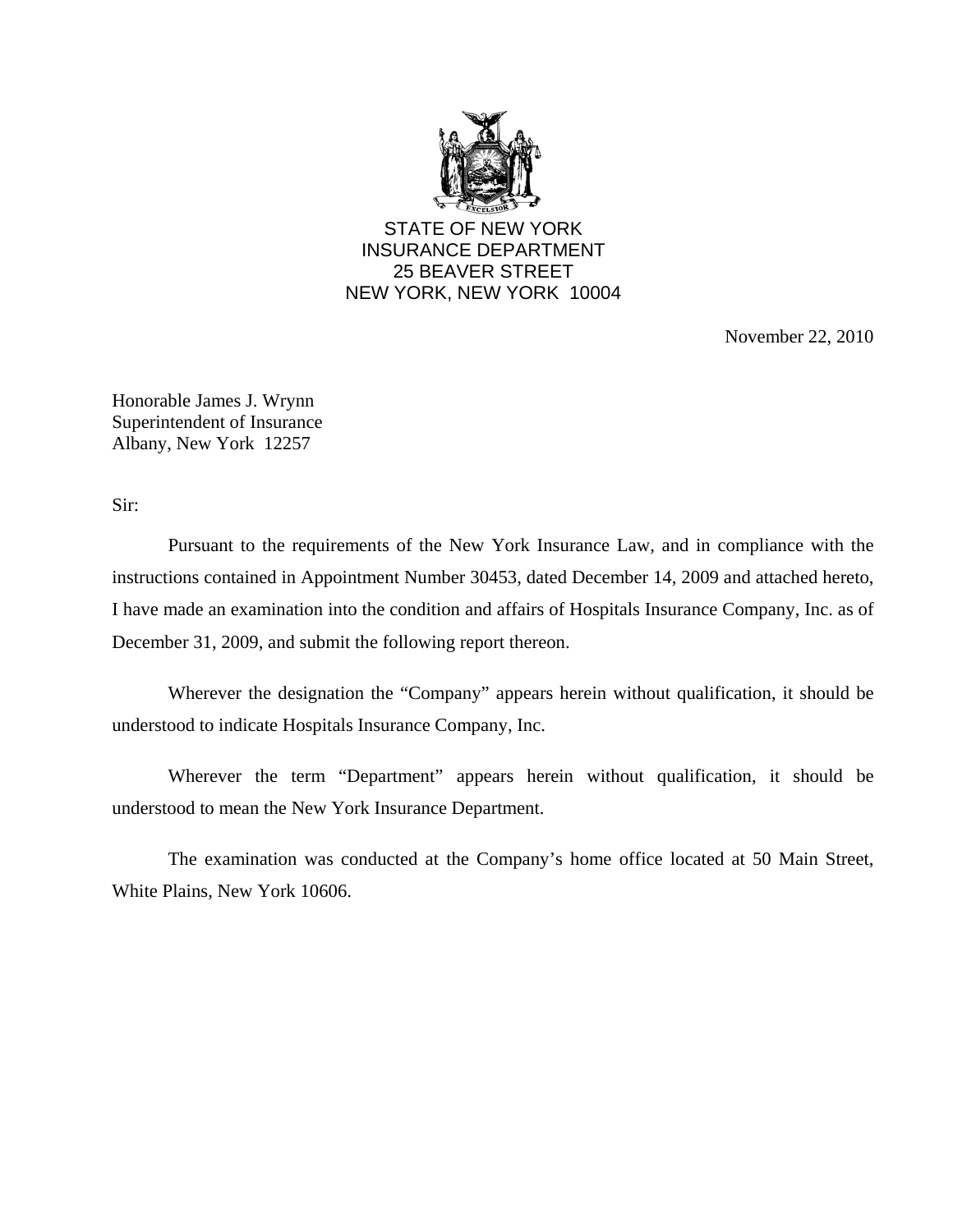#### 1. **SCOPE OF EXAMINATION**

<span id="page-3-0"></span>The Department has performed a single-state examination of Hospitals Insurance Company, Inc. This examination covered the five-year period from January 1, 2005 through December 31, 2009. Transactions occurring subsequent to this period were reviewed where deemed appropriate by the examiner.

This examination was conducted in accordance with the National Association of Insurance Commissioners ("NAIC") Financial Condition Examiners Handbook ("Handbook"), which requires that we plan and perform the examination to evaluate the financial condition and identify prospective risks of the Company by obtaining information about the Company including corporate governance, identifying and assessing inherent risks within the Company and evaluating system controls and procedures used to mitigate those risks. This examination also includes assessing the principles used and significant estimates made by management, as well as evaluating the overall financial statement presentation, management's compliance with Statutory Accounting Principles and annual statement instructions when applicable to domestic state regulations.

All financially significant accounts and activities of the Company were considered in accordance with the risk-focused examination process. The examiners also relied upon audit work performed by the Company's independent public accountants when appropriate.

This examination report includes a summary of significant findings for the following items as called for in the Financial Condition Examiners Handbook of the NAIC:

> Significant subsequent events Company history Corporate records Management and control Fidelity bonds and other insurance Pensions, stock ownership and insurance plans Territory and plan of operation Growth of Company Loss experience Reinsurance Accounts and records Statutory deposits Financial statements Summary of recommendations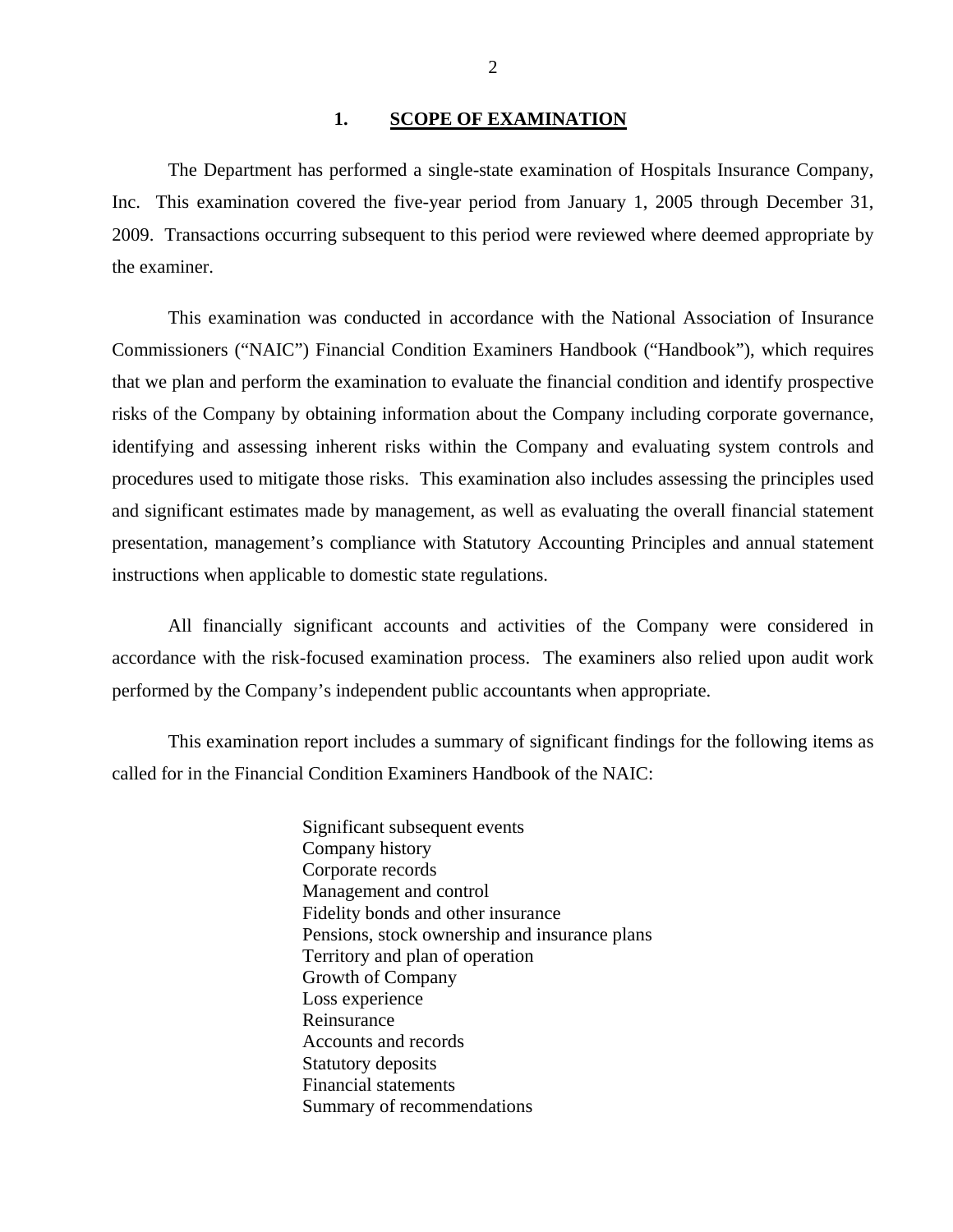<span id="page-4-0"></span>This report on examination is confined to financial statements and comments on those matters that involve departures from laws, regulations or rules, or that are deemed to require explanation or description.

### **2. DESCRIPTION OF COMPANY**

Hospitals Insurance Company, Inc. was incorporated under the laws of the State of New York on January 14, 1987, under the name HANYS Insurance Company, Inc. The Company became licensed on July 31, 1987 and commenced business on August 1, 1987.

Pursuant to its original charter, the Company was authorized to issue 375,000 shares of voting "Class A" common stock, and 375,000 shares of voting "Class B" common stock, each at a par value of \$1 per share. Class A and Class B common shares were identical with the exception that Class A shareholders could elect seven members of the board of directors, and Class B shareholders could elect eight members. On December 18, 1987, the Company's board of directors passed a resolution to amend the Company's charter to authorize the issuance of 100,000 new, non-voting "Class C" common stock, with a par value of \$3 per share. The charter amendment was approved by the Department on March 12, 1991.

On December 16, 1994, the Company's board of directors passed a resolution to amend the Company's charter to authorize the issuance of up to 100,000 shares of non-voting, preferred stock, at a par value of \$0.10 per share, for a price of \$400 per share. The board of directors further approved, and the Company issued, 75,000 shares of this preferred stock, in 1995, to HANYS Member Hospitals Self Insurance Trust ("HANYS SIT"), for \$30,000,000. In 2005, the Company redeemed the 75,000 shares of outstanding preferred stock for \$30,000,000. The Department approved the redemption transaction on July 1, 2005.

Prior to September 15, 2005, FFH Hospitals Trust ("FFHHT") owned 100% of the Company's Class A and Class C common stock, and 60% of the Class B common stock. HANYS Hospitals Trust ("HANYS") owned 40% of the Class B common stock. On September 15, 2005, FFHHT became the sole owner of the Company by purchasing the minority interest from HANYS. Due to this restructuring, the Company brought management of its affairs in-house, and continued to utilize the services of FOJP Service Corporation ("FOJP"), pursuant to a service agreement. The Department did not object to the acquisition of control of the Company by FFHHT. The name Hospitals Insurance Company, Inc. was adopted on January 18, 2006.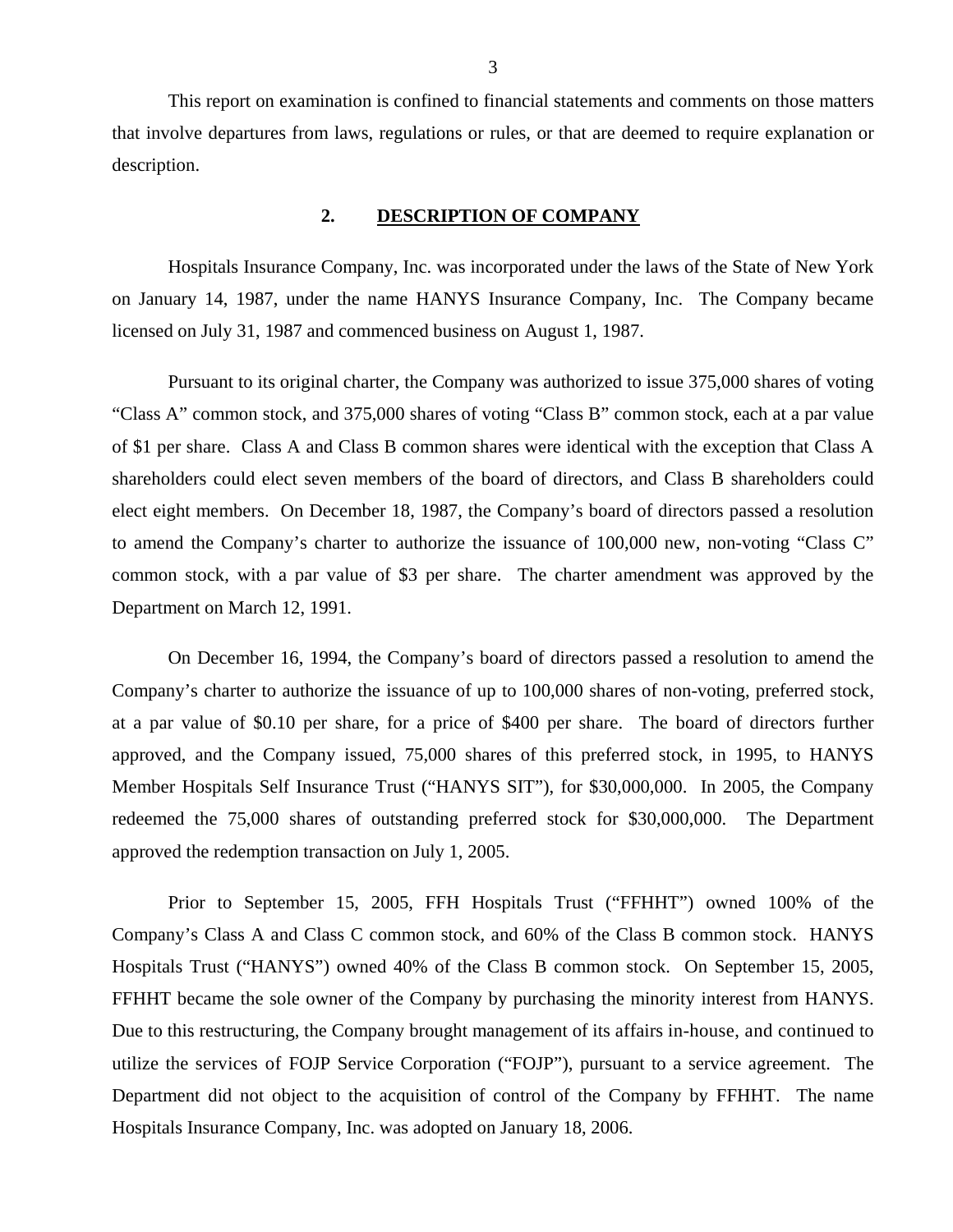<span id="page-5-0"></span>At December 31, 2009 capital paid in was \$1,050,000, consisting of 375,000 shares of \$1 par value Class A common stock, 375,000 shares of \$1 par value Class B common stock, and 100,000 shares of \$3 par value Class C non-voting common stock. Gross paid in and contributed surplus was \$19,950,000. Capital paid in decreased by \$7,500 during the examination period, as follows:

| Year | Description                                                               |           | Amount      |
|------|---------------------------------------------------------------------------|-----------|-------------|
| 2005 | Beginning capital paid in                                                 |           | \$1,057,500 |
| 2005 | Redemption of Class A non-voting preferred stock<br>Total capital paid in | \$(7,500) | (7,500)     |
| 2009 | Ending paid in capital                                                    |           | \$1,050,000 |

Gross paid in and contributed surplus decreased by \$30,000,000 during the examination period, as follows:

| Year | Description                                     |                | Amount       |
|------|-------------------------------------------------|----------------|--------------|
| 2005 | Beginning gross paid in and contributed surplus |                | \$49,942,500 |
| 2005 | Redemption of preferred stock                   | \$(30,000,000) |              |
|      | Total surplus contributions                     |                | (30,000,000) |
| 2009 | Ending gross paid in and contributed surplus    |                | \$19,950,000 |

### A. Management

Pursuant to the Company's charter and by-laws, management of the Company is vested in a board of directors consisting of not less than twelve nor more than twenty-one members. The board meets at least three times during each calendar year. At December 31, 2009, the board of directors was comprised of the following twelve members:

| Name and Residence | <b>Principal Business Affiliation</b>                 |
|--------------------|-------------------------------------------------------|
| Donald Ashkenase   | Executive Vice President, Corporate,                  |
| Great Neck, NY     | <b>Montefiore Medical Center</b>                      |
| Michael Bruno      | Senior Vice President, Finance,                       |
| Katonah, NY        | Continuum Health Partners, Inc.                       |
| John Collura       | Executive Vice President and Chief Financial Officer, |
| Suffern, NY        | Continuum Health Partners, Inc.                       |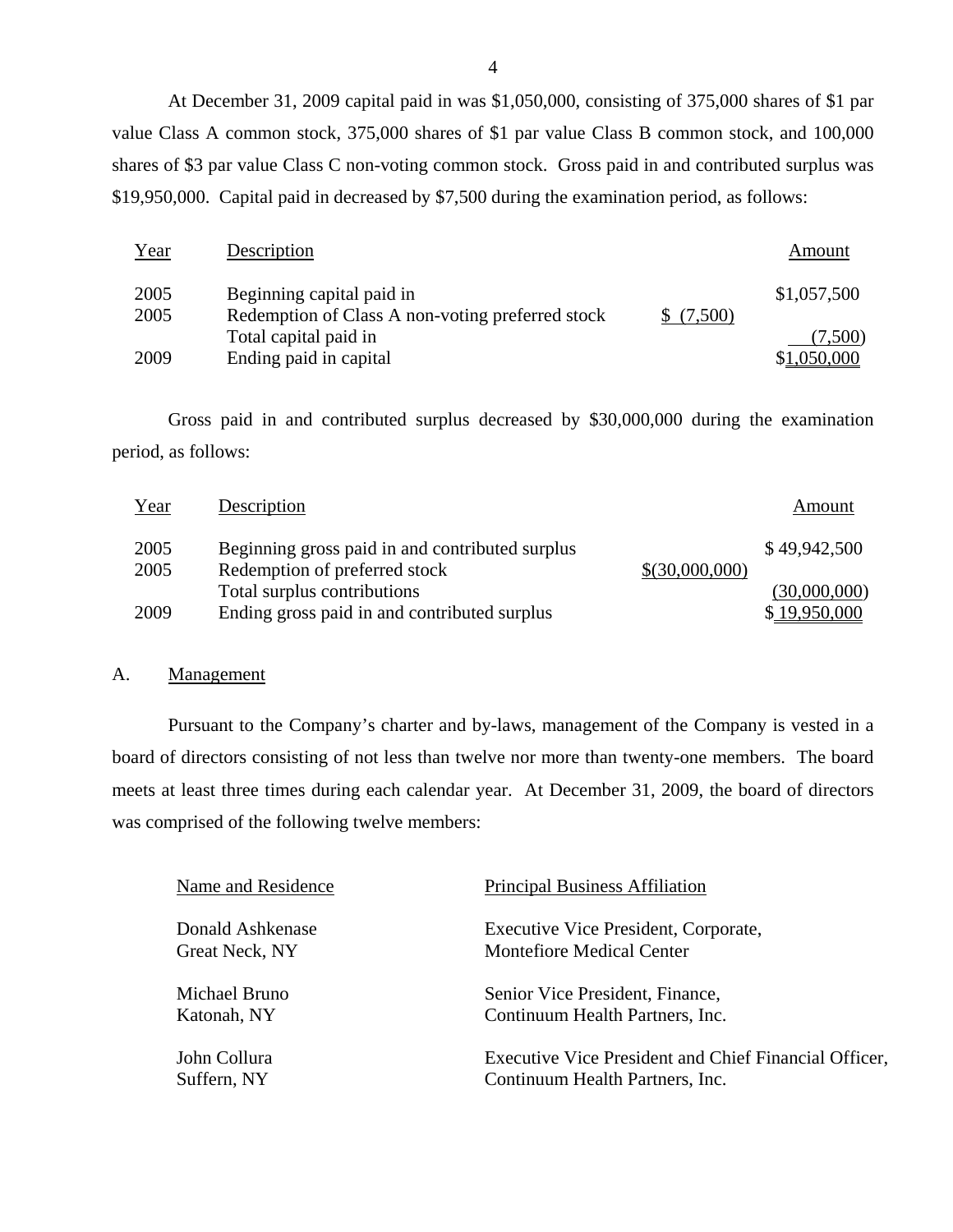| Name and Residence                       | <b>Principal Business Affiliation</b>                                                                                                                                     |
|------------------------------------------|---------------------------------------------------------------------------------------------------------------------------------------------------------------------------|
| <b>Eugene Daly</b><br>Franklin Lakes, NJ | Vice President, Underwriting,<br>Hospitals Insurance Company, Inc.<br>Senior Vice President, Underwriting and Data<br>Quality Control,<br><b>FOJP Service Corporation</b> |
| Burton Drayer, MD                        | <b>Executive Vice President for Risk,</b>                                                                                                                                 |
| New York, NY                             | <b>Mount Sinai Medical Center</b>                                                                                                                                         |
| Dorothy Feldman                          | Vice President, Chief Risk Officer,                                                                                                                                       |
| Oceanside, NY                            | North Shore - Long Island Jewish Health System                                                                                                                            |
| David Ingber                             | Vice President,                                                                                                                                                           |
| Armonk, NY                               | <b>Montefiore Medical Center</b>                                                                                                                                          |
| Lisa Kramer<br>Bedford, NY               | President and Chief Executive Officer,<br>Hospitals Insurance Company, Inc.<br>President and Chief Executive Officer,<br><b>FOJP Service Corporation</b>                  |
| Mark McDougle                            | Executive Vice President and Chief Operating Officer,                                                                                                                     |
| New York, NY                             | <b>Maimonides Medical Center</b>                                                                                                                                          |
| <b>Robert Naldi</b>                      | Executive Vice President and Chief Financial Officer,                                                                                                                     |
| Centerport, NY                           | <b>Maimonides Medical Center</b>                                                                                                                                          |
| Donald Scanlon                           | Executive Vice President and Chief Financial Officer,                                                                                                                     |
| Commack, NY                              | Mount Sinai Medical Center                                                                                                                                                |
| Robert Shapiro                           | Senior Vice President and Chief Financial Officer,                                                                                                                        |
| Old Bethpage, NY                         | North Shore – Long Island Jewish Health System                                                                                                                            |

5

A review of the minutes of the board of directors' meetings held during the examination period indicated that the meetings were generally well attended and each board member has an acceptable record of attendance.

As of December 31, 2009, the principal officers of the Company were as follows:

Name Title

| Lisa Kramer  | <b>Chief Executive Officer and President</b>  |
|--------------|-----------------------------------------------|
| Loreto Ruzzo | Vice President, General Counsel and Secretary |
| Eugene Daly  | Vice President, Underwriting and Treasurer    |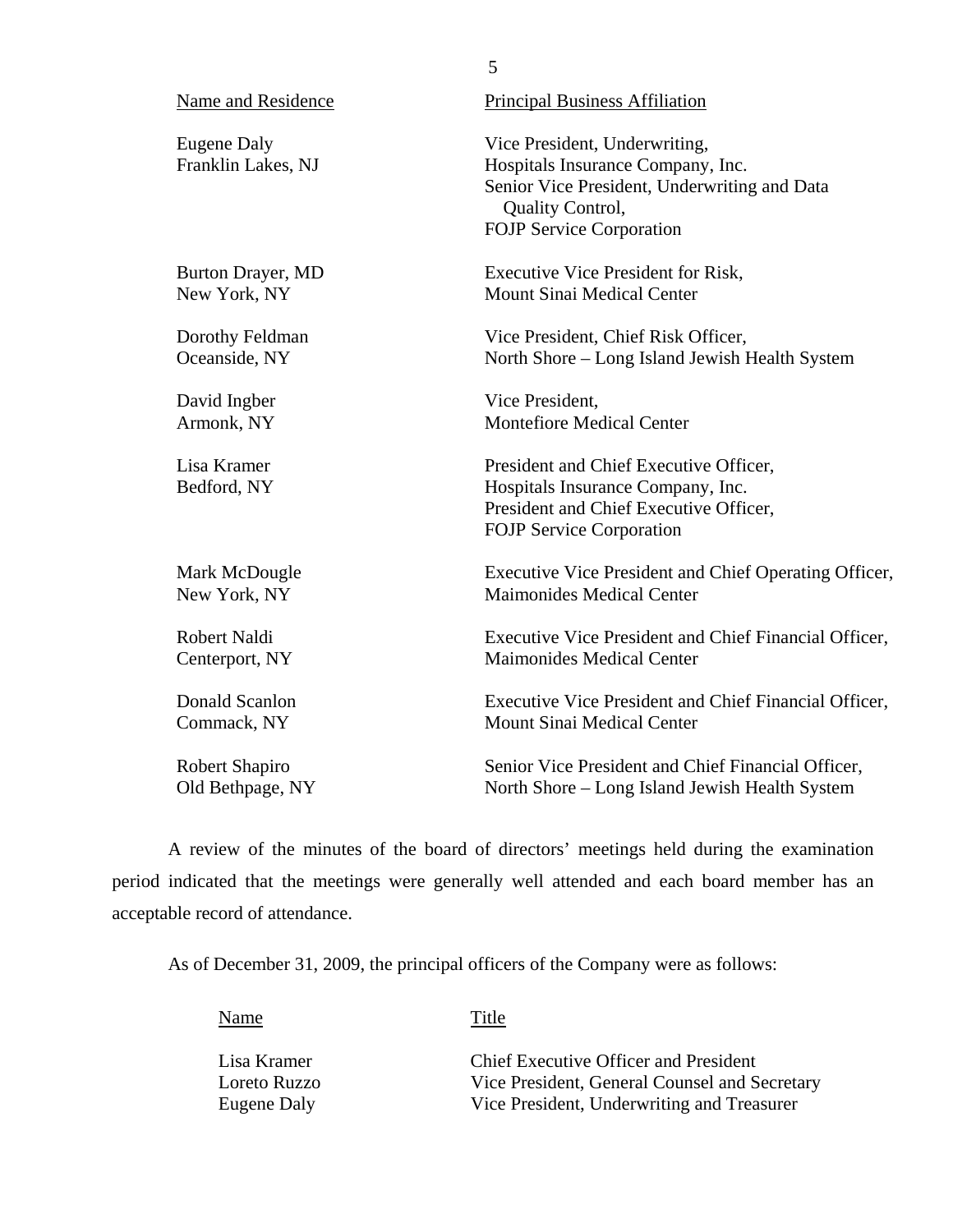#### <span id="page-7-0"></span>B. Territory and Plan of Operation

As of December 31, 2009, the Company was licensed to write business in New York only. As of the examination date, the Company was authorized to transact the kinds of insurance as defined in the following numbered paragraphs of Section 1113(a) of the New York Insurance Law:

| P <u>aragraph</u> | Line of Business                               |
|-------------------|------------------------------------------------|
| 3                 | Accident & health                              |
| 4                 | Fire                                           |
| 5                 | Miscellaneous property                         |
| 6                 | Water damage                                   |
| 7                 | Burglary and theft                             |
| 8                 | <b>Glass</b>                                   |
| 9                 | Boiler and machinery                           |
| 10                | Elevator                                       |
| 11                | Animal                                         |
| 12                | Collision                                      |
| 13                | Personal injury liability                      |
| 14                | Property damage liability                      |
| 15                | Workers' compensation and employers' liability |
| 16                | Fidelity and surety                            |
| 17                | Credit                                         |
| 19                | Motor vehicle and aircraft physical damage     |
| 20                | Marine and inland marine                       |
| 21                | Marine protection and indemnity                |
| 29                | Legal services                                 |
|                   |                                                |

In addition, the Company is licensed to do within this State the business of special risk insurance pursuant to Article 63 of the New York Insurance Law.

Based on the lines of business for which the Company is licensed and the Company's current capital structure, and pursuant to the requirements of Articles 13 and 41 of the New York Insurance Law, the Company is required to maintain a minimum surplus to policyholders in the amount of \$4,400,000.

The following schedule shows the direct premiums written by the Company for the period under examination:

6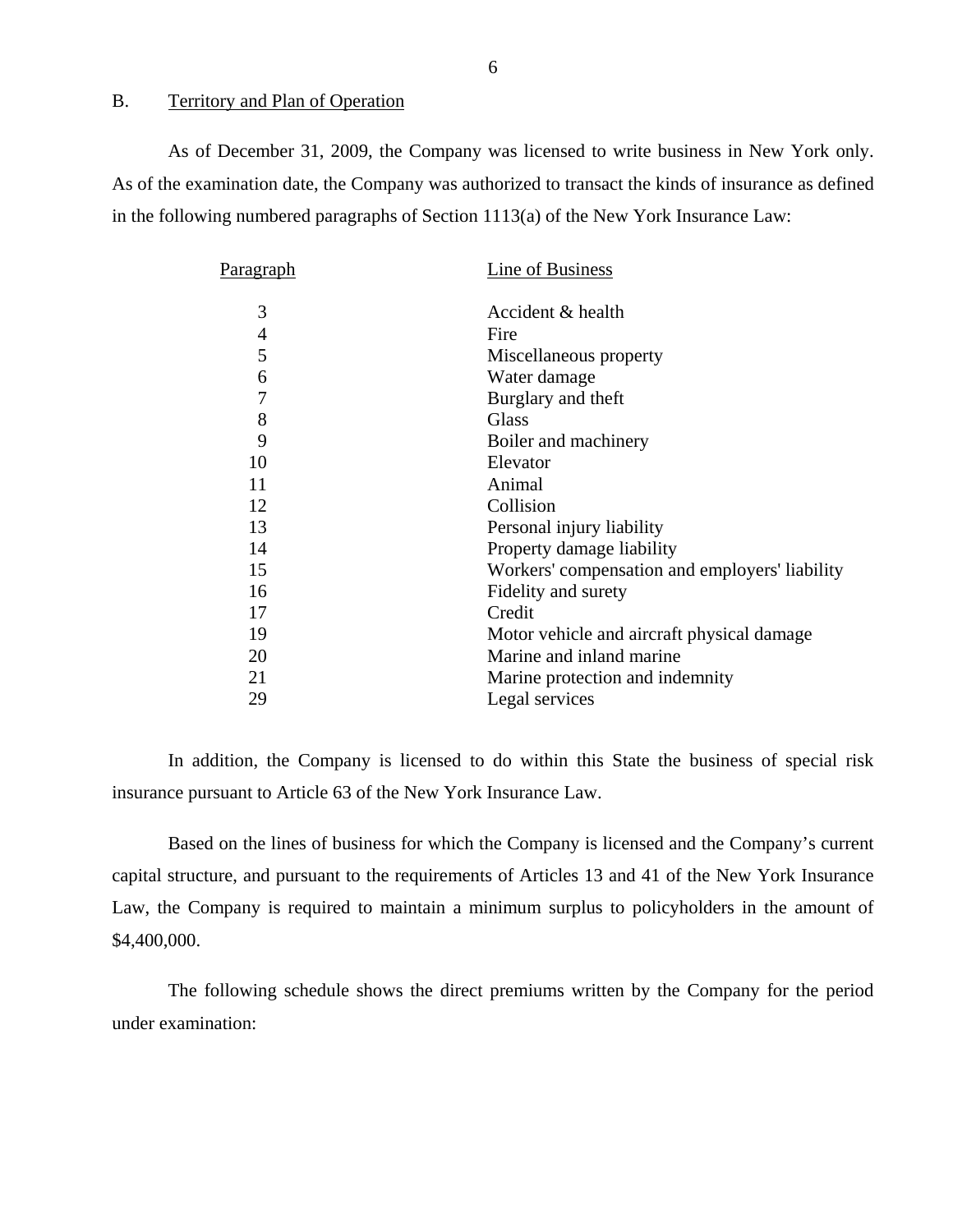|               |                |                       | Premiums Written in New York State |
|---------------|----------------|-----------------------|------------------------------------|
| Calendar Year | New York State | <b>Total Premiums</b> | as a Percentage of Total Premium   |
|               |                |                       |                                    |
| 2005          | \$60,504,628   | \$60,504,628          | 100.00%                            |
| 2006          | \$68,860,720   | \$68,860,720          | 100.00%                            |
| 2007          | \$121,798,995  | \$121,798,995         | 100.00%                            |
| 2008          | \$136,922,582  | \$136,922,582         | 100.00%                            |
| 2009          | \$153,124,259  | \$153,124,259         | 100.00%                            |
|               |                |                       |                                    |

As of December 31, 2009, the Company provided primary and excess medical malpractice insurance to the following medical centers and to their affiliated physicians: Mt. Sinai Medical Center Group, Beth Israel Medical Center Group, Maimonides Medical Center Group, and Montefiore Medical Center Group. The Company also writes primary and excess professional liability insurance to Bronx Lebanon Hospital Center Group and to its employed physicians. Additionally, the Company provides primary professional liability insurance to the seven hospitals and related entities of each hospital, and the voluntary attending physicians, affiliated with the CCC Program, namely: Brookdale Hospital Medical Center, Jamaica Hospital Medical Center, NYU Hospitals Center, St Luke's-Roosevelt Hospital Center, Long Island College Hospital, New York Methodist Hospital, and St. John's Episcopal Health Services (collectively known as the "CCC hospitals"). The Company also provides excess professional liability insurance to the Albert Einstein College of Medicine of Yeshiva University. On a limited basis, the Company writes general liability insurance, employee benefits liability insurance and directors and officers' liability insurance.

As of December 31, 2009, the Company provided primary medical malpractice insurance to approximately 1,600 voluntary attending physicians, and provided excess medical malpractice insurance to approximately 2,800 physicians and dentists. Of the \$153 million of direct written premium in 2009, approximately \$103 million, or 67.3%, is premiums attributable to the four owner-hospitals and affiliated physicians; approximately \$20 million, or 13.1%, is attributable to the CCC hospitals, and approximately \$14 million, or 8.9% is attributable to Bronx Lebanon Hospital Center.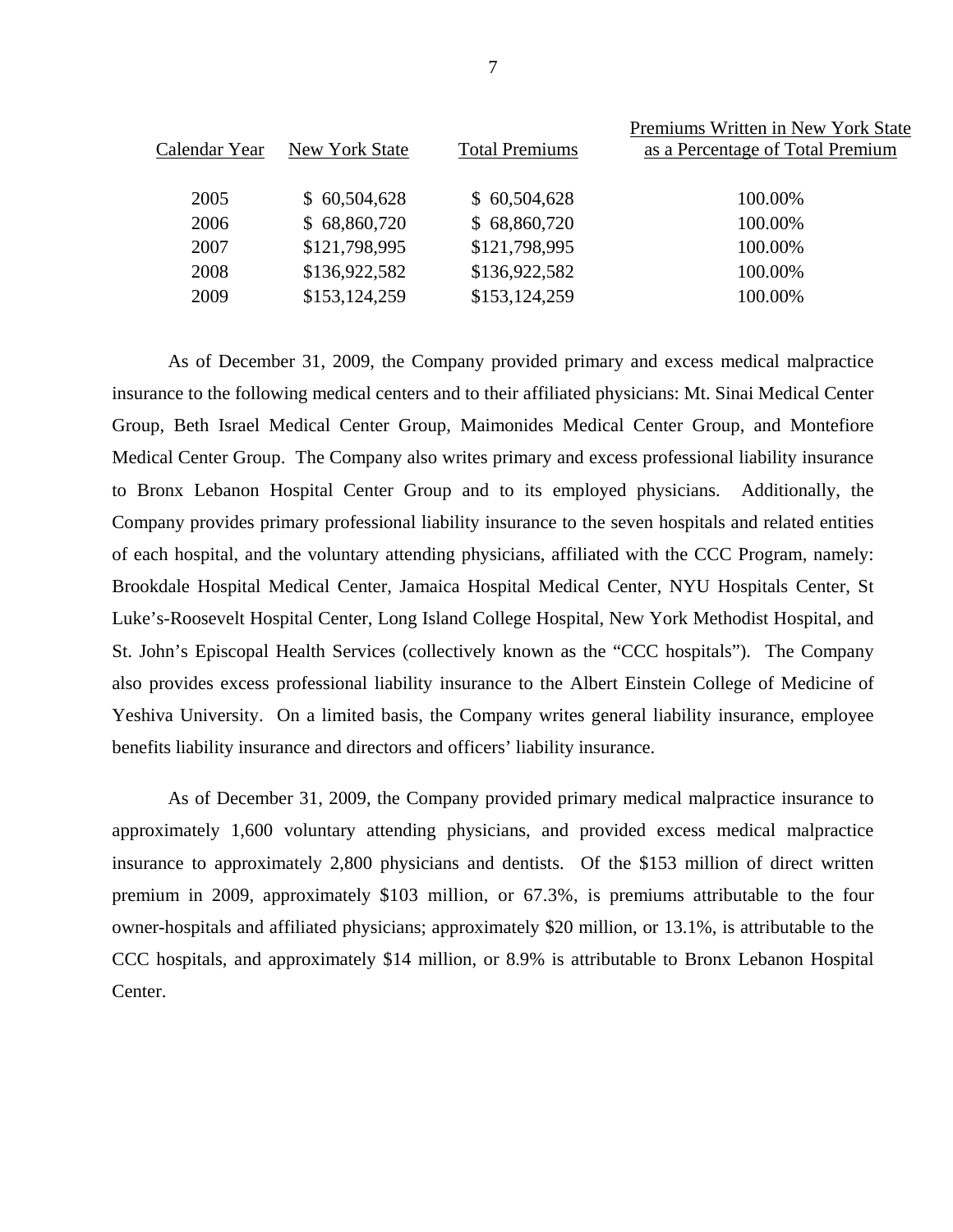#### <span id="page-9-0"></span>C. Reinsurance

Assumed reinsurance accounted for 4.5% of the Company's gross premium written at December 31, 2009. During the period covered by this examination, the Company's assumed reinsurance business has remained stable. The Company's assumed reinsurance program consists solely of its participation in the Medical Malpractice Insurance Pool ("MMIP"). The MMIP is an involuntary pool that was created by all authorized insurers writing medical malpractice insurance in New York, as an alternative to receiving direct assignments of eligible health care providers through the MMIP. In the MMIP, each participating insurer is liable for each risk in an amount equal to the premiums it writes in the medical malpractice insurance market. As of December 31, 2009, the Company is responsible for approximately \$41 million, or 9%, of MMIP's net current deficit.

The Company has an assumed reinsurance agreement in place for a block of business written in 1998 by National Union Fire Insurance Company of Pittsburg ("NUFIC"). As security for the obligations assumed, the Company is required to establish and maintain a letter of credit for the benefit of the reinsured in a form, substance and amount acceptable to the reinsured in its sole discretion. As of the examination date, the Company maintained letter of credit collateral in the amount of \$30,000,000 for known case losses and LAE reserves of \$3,825,000.

The Company utilizes reinsurance accounting as defined in NAIC Accounting Practices and Procedures Manual, Statements of Statutory Accounting Principles ("SSAP") No. 62 for all of its assumed reinsurance business.

The Company does not have an active ceded reinsurance program in place. Effective 2009, the Company entered into a fronting arrangement with Oasis Reciprocal Risk Retention Group ("OASIS"), a Vermont risk retention group. The Company provides primary professional liability insurance on a claims-made basis to ENT and Allergy, LLP, and to its affiliated New York Statelicensed physicians; and excess professional liability insurance to these physicians. The Company cedes 100% of the primary professional liability insurance risk to OASIS. The reinsurer maintains a trust agreement in accordance with Department Regulation No. 114.

During the period covered by this examination, the Company commuted a reinsurance agreement where it is was a ceding insurer. The commutation resulted in a net gain to the Company's surplus position of \$17.8 million.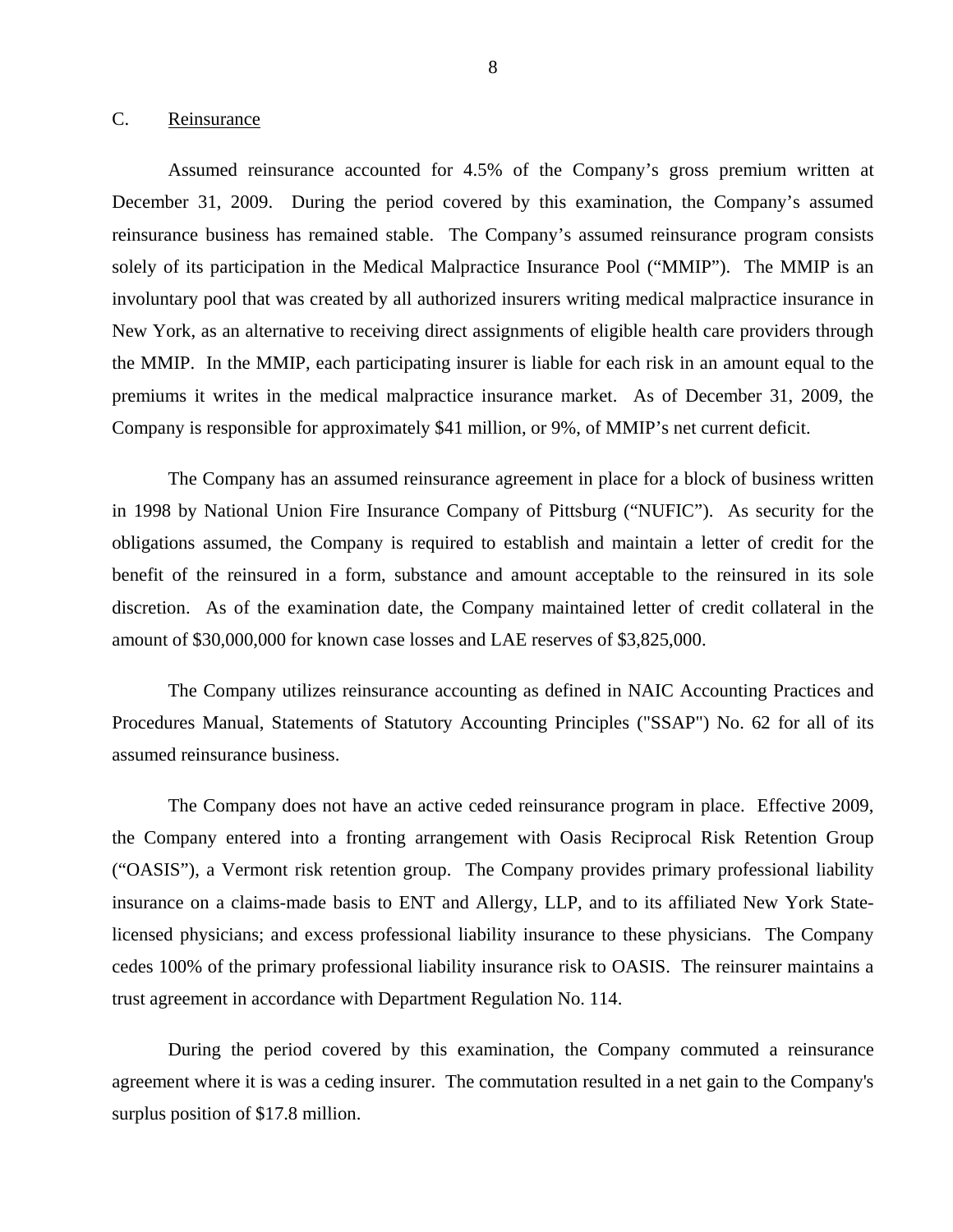#### D. Holding Company System

The Company is a wholly-owned subsidiary of FFH Hospitals Trust, a trust domiciled in New York, whose five grantors are also the beneficiaries of the trust. The following is a chart of the holding company system at December 31, 2009:



A review of the holding company registration statements filed with this Department indicated that such filings were complete and were filed in a timely manner pursuant to Article 15 of the New York Insurance Law and Department Regulation 52.

To increase its surplus position, the Company issued to the four insured owner-hospitals, loan agreements pursuant to Section 1307 of the New York Insurance Law. In March 2009, HIC issued a series of surplus notes totaling \$12 million, and in June 2009, a second series of notes was issued totaling \$5 million. The holders of these surplus notes are insured owner-hospitals, and all notes were approved by the Department. The notes bear interest at 7%, and have an open maturity date.

#### E. Significant Operating Ratios

The following ratios have been computed as of December 31, 2009, based upon the results of this examination:

| Net premiums written to surplus as regards policyholders                               | 95%      |
|----------------------------------------------------------------------------------------|----------|
| Liabilities to liquid assets (cash and invested assets less investments in affiliates) | $116\%*$ |
| Premiums in course of collection to surplus as regards policyholders                   | 9%       |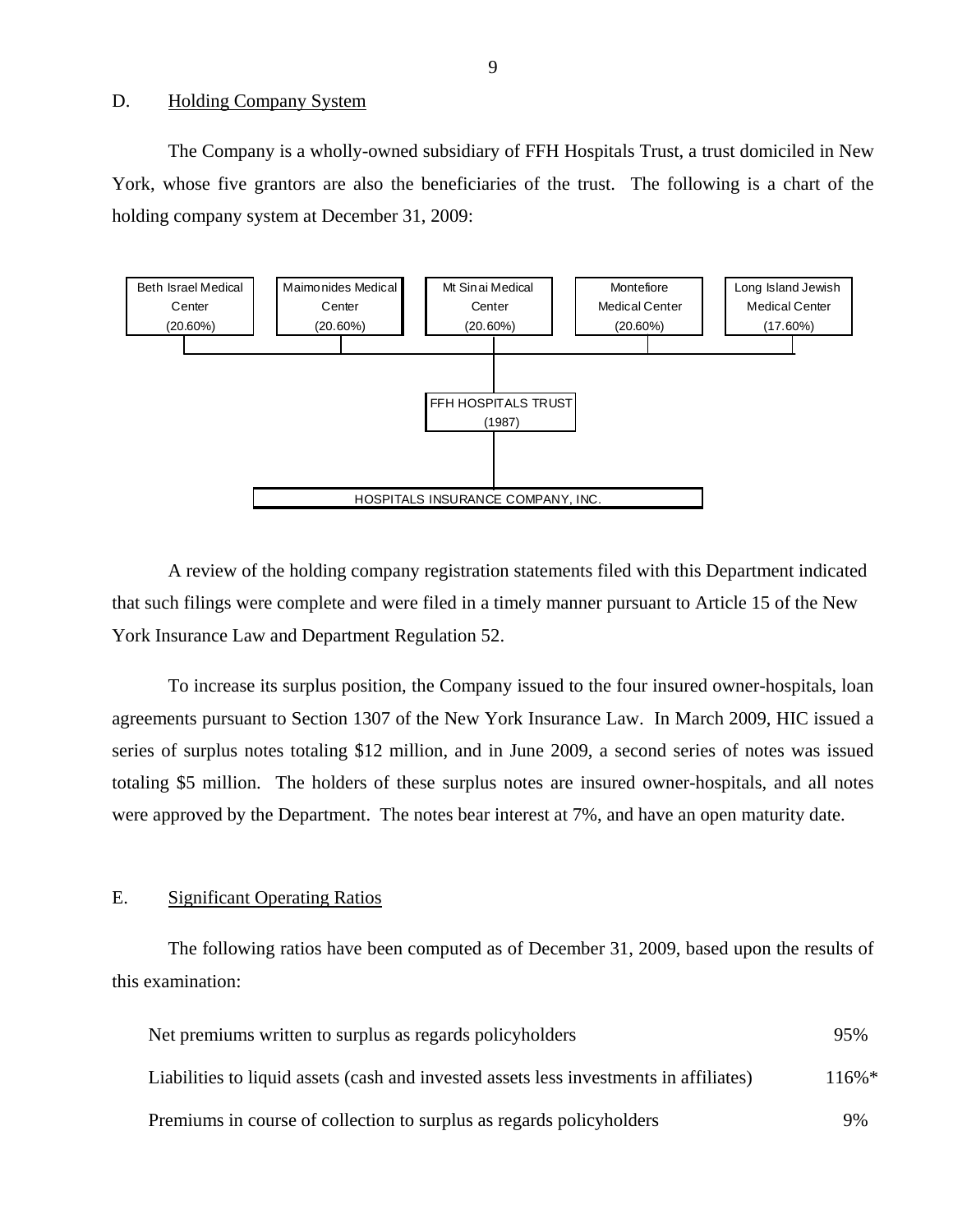The above ratios denoted with an asterisk fall outside the benchmark ranges set forth in the Insurance Regulatory Information System of the National Association of Insurance Commissioners.

The Company failed IRIS Ratio 9 adjusted liabilities to liquid assets because total liabilities of \$726,682,466 were greater than liquid assets of \$625,014,206. Liquid assets consisted of bonds, preferred stocks, common stocks, cash and short term investments and securities receivables.

 The underwriting ratios presented below are on an earned/incurred basis and encompass the five year period covered by this examination:

|                                              | Amounts       | Ratios  |
|----------------------------------------------|---------------|---------|
| Losses and loss adjustment expenses incurred | \$626,131,937 | 112.48% |
| Other underwriting expenses incurred         | 42,591,090    | 7.65    |
| Net underwriting loss                        | (112,078,739) | (20.13) |
| Premiums earned                              | \$556,644,288 | 00.00%  |

#### F. Accounts and Records

#### i. Premium Accounting

A review of a sample of policies revealed that some of the policies issued by the Company provide professional liability, general liability and employee benefits liability coverages. The Company did not calculate separate premium for these coverages. The entire premium was reported as professional liability in the 2009 filed annual statement. Also, some of these policies have claimsmade, occurrence, and modified occurrence coverages, but the entire premium was reported as medical malpractice occurrence premiums.

It is recommended that the Company properly report its premium by line of business.

#### ii. Claims and Administrative Service Agreement

The Company has in place an amended and restated claims and administrative service agreement with FOJP Service Corporation, effective January 1, 2005, and subsequently amended. Pursuant to the terms of this agreement, FOJP provides claims handling services for claims related to the four insured owner-hospitals on behalf of the Company, and provides administrative services, including legal, finance, human resources and technology.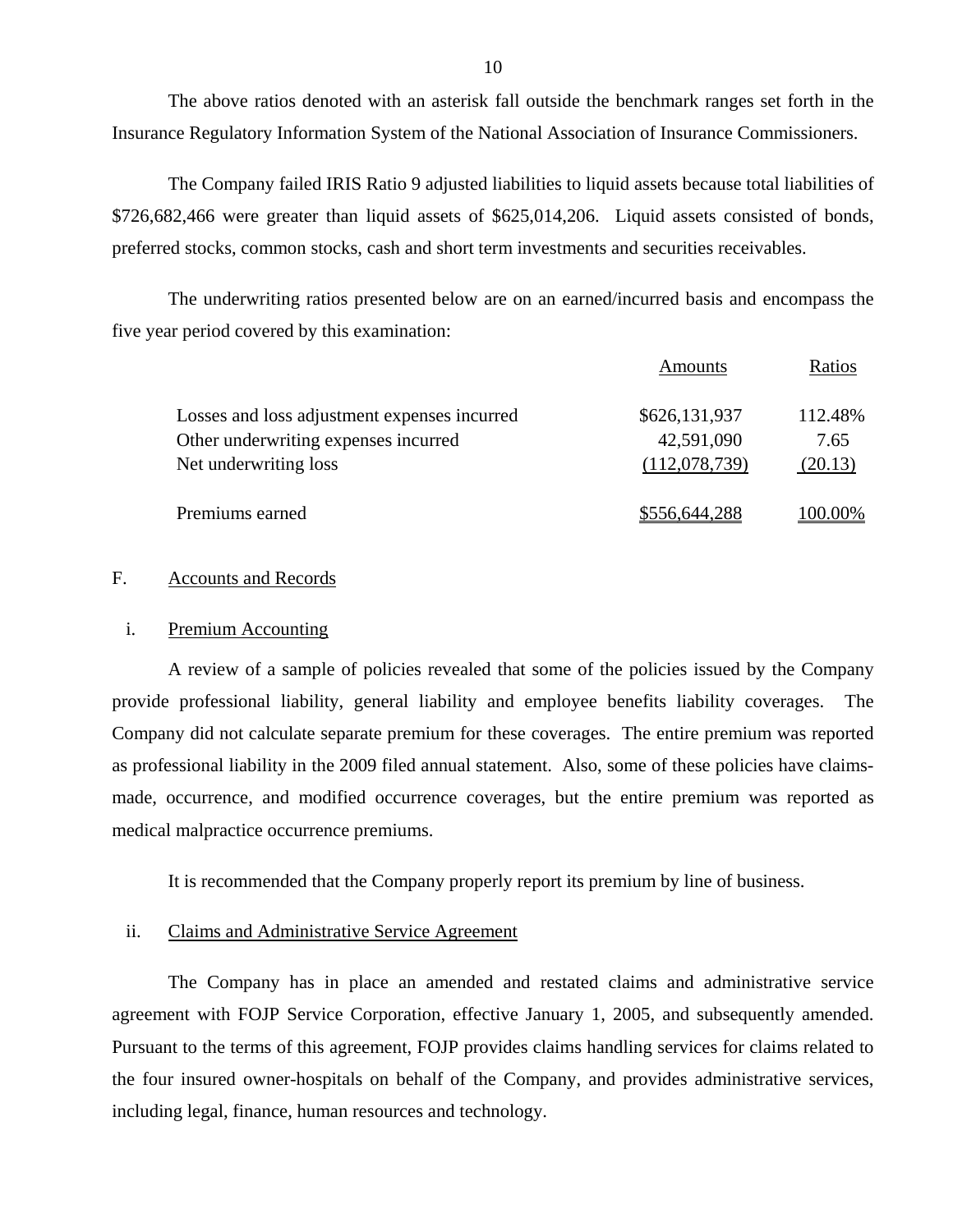An opinion issued by the Office of the General Counsel dated January 4, 2005 states in part that a consulting agreement between a domestic property/casualty insurance company and an unaffiliated entity is required to be approved by the Department in a situation where the president of the insurer is also the president of the unaffiliated entity. The Company's circumstances are similar in that the President and chief executive officer, Ms. Lisa Kramer, is also the president and chief executive officer for FOJP.

The Company submitted the amended and restated claims and administrative service agreement, including amendments 1 and 2, to the Department in January 2007. The agreement covered the period from January 1, 2005 until December 31, 2009.

It is recommended that the Company submit to the Department for approval the new service agreement upon its completion, or amend the existing agreement to extend the termination date. Any amendments to the agreement should be submitted to the Department as well.

#### iii. Custodial Agreement

The Company maintains a custodial agreement dated March 16, 1995 with Bank of America (Fleet Trust Company) and amended March 1, 2006. The custodial agreement does not contain the protective covenants and provisions required to satisfy the necessary safeguards and controls established by the NAIC and the Department.

Additionally, the Company maintains a custodial agreement with Comerica Bank, dated August 25, 2000, and amended May 9, 2006. The custodial agreement does not contain the protective covenant required to satisfy the necessary safeguards and controls established by the NAIC and the Department.

When the examiner apprised the Company of the deficient contract language, the Company began the process of amending the custodial agreements with Bank of America and Comerica to include the requisite provisions.

It is recommended that the Company amend its custodial agreements with Bank of America and Comerica to include the requisite protective provisions.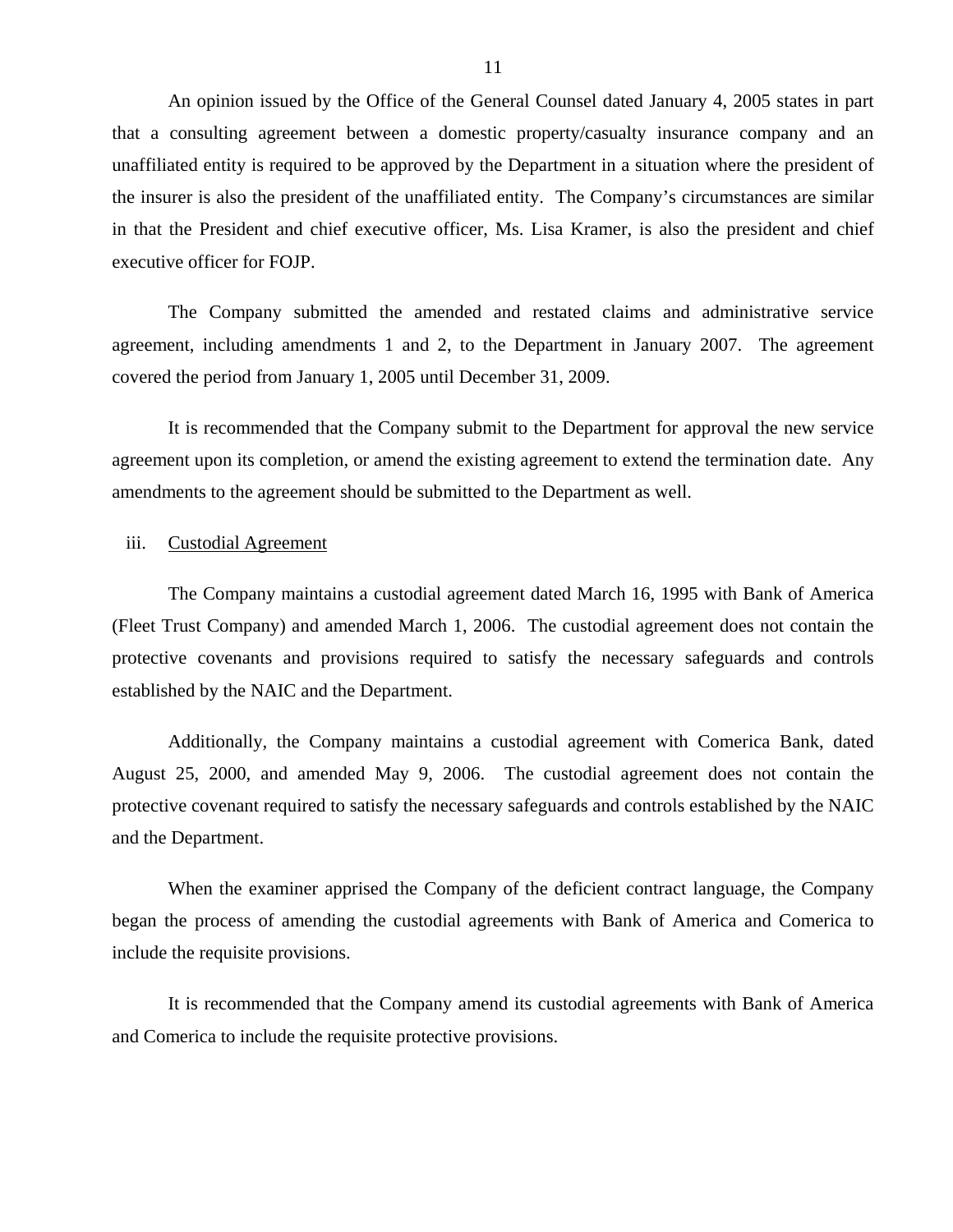#### <span id="page-13-0"></span>iv. Schedules BA and D Reporting

A review of the Company's 2009 filed annual statement revealed that Schedule BA and Schedule D were not properly completed. For Schedule BA, the following information was missing from the Schedule: Name of General Partner; Type and Strategy; and, Percentage of Ownership. Additionally, the Company completed Column 7 "NAIC Designations" of Schedule BA. However, as stated in the NAIC Annual Statement Instructions, Column 7 should only be completed by Life Companies and Fraternal Benefit Societies. When the examiner apprised the Company, the Company provided a revised Schedule BA.

For Schedule D, the Company failed to identify its assets that are pledged as collateral. Although the Company correctly completed the General Interrogatories of the 2009 Annual Statement, regarding assets pledged by collateral, it failed to adhere to the Annual Statement Instructions requiring bonds that are not under the exclusive control of the company are to be identified by the letter "C."

It is recommended that the Company report its investments in Schedules BA and D in accordance with the NAIC Annual Statement Instructions.

### G. Risk Management and Internal Controls

During the examination period, the Company did not maintain an internal audit department. In 2010, the Company initiated and formalized plans with KPMG, LLP ("KPMG") to perform the Company's enterprise risk assessment. KPMG finalized the risk assessment and proposed internal audit plan in September 2010. The Company is in the process of out-sourcing the function of internal audit, which is expected to be completed by June 2011.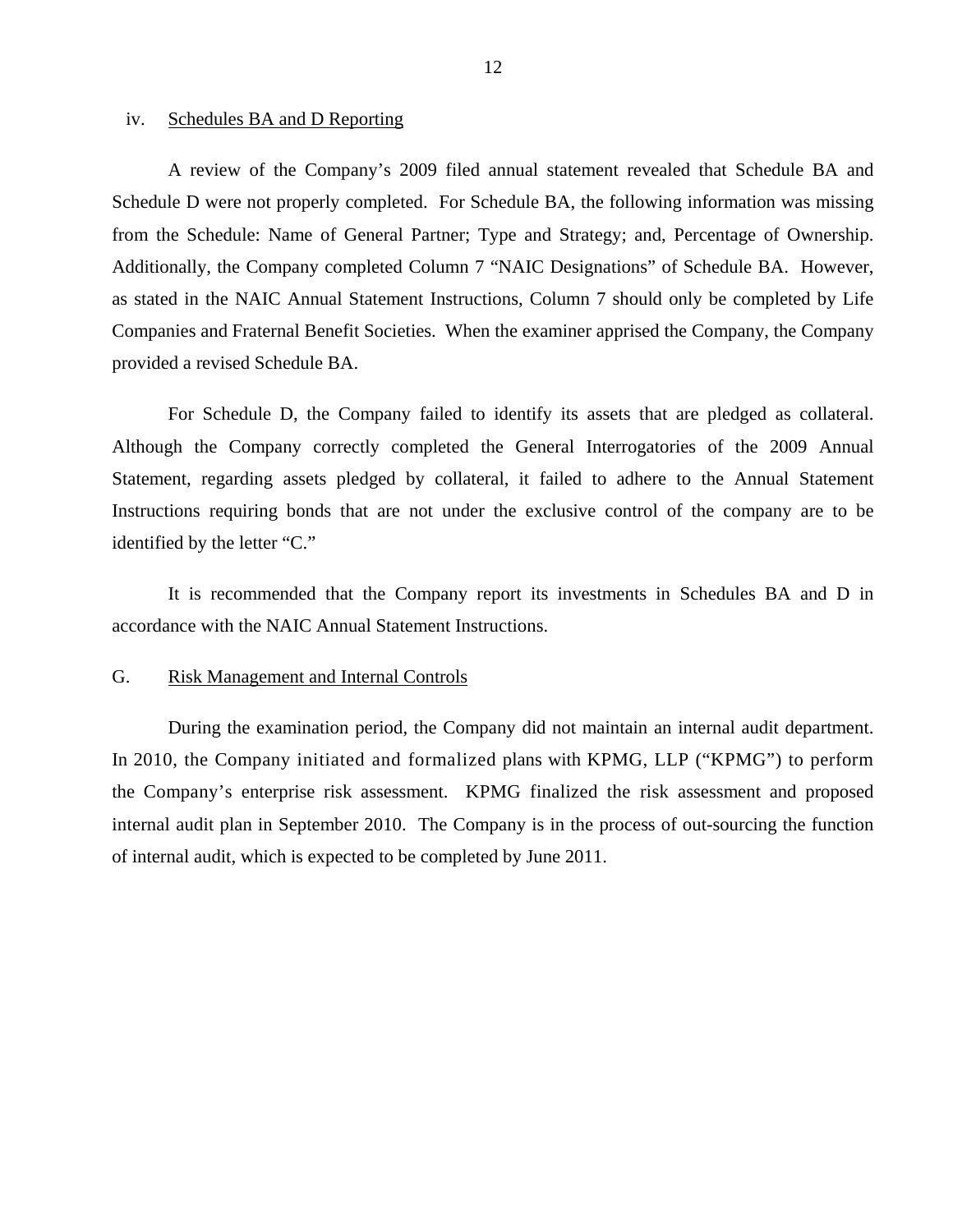## **3. FINANCIAL STATEMENTS**

## A. Balance Sheet

The following shows the assets, liabilities and surplus as regards policyholders as of December 31, 2009 as determined by this examination and as reported by the Company:

| Assets                                                                   |               | <b>Assets Not</b> | Net Admitted  |
|--------------------------------------------------------------------------|---------------|-------------------|---------------|
|                                                                          | Assets        | Admitted          | <b>Assets</b> |
| <b>Bonds</b>                                                             | \$427,819,044 | \$<br>0           | \$427,819,044 |
| Preferred stocks                                                         | 1,765,766     | $\theta$          | 1,765,766     |
| Common stocks                                                            | 140,363,387   | 0                 | 140,363,387   |
| Cash, cash equivalents and short-term investments                        | 40,955,464    | 0                 | 40,955,464    |
| Other invested assets                                                    | 214,669,337   | 0                 | 214,669,337   |
| Receivable for securities                                                | 10,269,151    | 0                 | 10,269,151    |
| <b>MMIP</b> Asset                                                        | 15,575,942    | 0                 | 15,575,942    |
| Investment income due and accrued                                        | 3,841,394     | 0                 | 3,841,394     |
| Uncollected premiums and agents' balances in the course<br>of collection | 15,062,764    | $\overline{0}$    | 15,062,764    |
| Current federal and foreign income tax recoverable and                   |               |                   |               |
| interest thereon                                                         | 20,674,766    | $\Omega$          | 20,674,766    |
| Net deferred tax asset                                                   | 21,331,385    | 18,905,502        | 2,425,883     |
| MMIP accrued income                                                      | 123,676       | 0                 | 123,676       |
| Prepaid Expenses                                                         | 177,552       | 177,552           | $\theta$      |
| <b>ARCA - Escrow</b>                                                     | 25,000        | 0                 | 25,000        |
| Lease - security deposit                                                 | 15,000        | 0                 | 15,000        |
| <b>Total assets</b>                                                      | \$912,669,628 | \$19,083,054      | \$893,586,574 |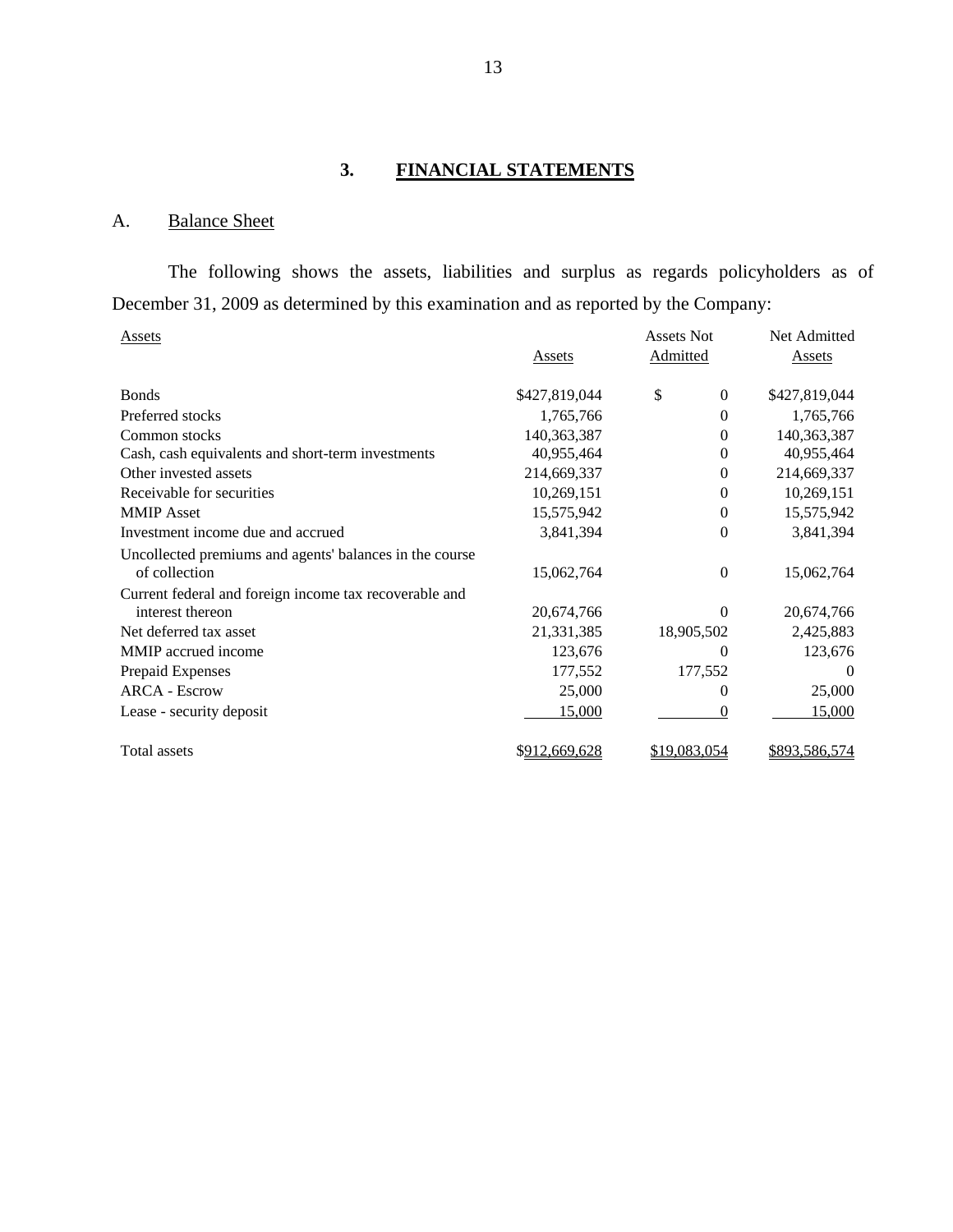| Liabilities, Surplus and Other Funds                            |                 |                            | Surplus<br>Increase |
|-----------------------------------------------------------------|-----------------|----------------------------|---------------------|
| <b>Liabilities</b>                                              | Examination     | <b>Company</b>             | (Decrease)          |
| Losses and loss adjustment expenses                             | \$723,749,713   | \$680,749,713              | \$(43,000,000)      |
| Reinsurance payable on paid losses and loss adjustment expenses | $\theta$        | 0                          |                     |
| Other expenses (excluding taxes, licenses and fees)             | 2,573,777       | 2,573,777                  |                     |
| Unearned premiums                                               | 19,833,545      | 19,833,545                 |                     |
| Advance premium                                                 | 10,613,403      | 10,613,403                 |                     |
| Ceded reinsurance premiums payable (net of ceding commissions)  | 1,024,968       | 1,024,968                  |                     |
| Payable for securities                                          | 10,796,665      | 10,796,665                 |                     |
| <b>MMIP Premium Deficiency Reserve</b>                          | 861,576         | 861,576                    |                     |
| <b>MMIP Accrued Expenses</b>                                    | 3,544           | 3,544                      |                     |
| MMIP Accrued Investment Payable                                 | 225,275         | 225,275                    | 0                   |
| <b>Total liabilities</b>                                        | \$769,682,466   | \$726,682,466              | $$$ (43,000,000)    |
| <b>Surplus and Other Funds</b>                                  |                 |                            |                     |
| Common capital stock                                            | \$<br>1,050,000 | 1,050,000<br><sup>\$</sup> |                     |
| Surplus notes                                                   | 17,000,000      | 17,000,000                 |                     |
| Gross paid in and contributed surplus                           | 19,950,000      | 19,950,000                 |                     |
| Unassigned funds (surplus)                                      | 85,904,108      | 128,904,108                | $$$ (43,000,000)    |
| Surplus as regards policyholders                                | \$123,904,108   | \$166,904,108              | $$$ (43,000,000)    |
| Total liabilities, surplus and other funds                      | \$893,586,574   | \$893,586,574              |                     |

NOTE: The Internal Revenue Service has not audited the tax returns covering tax years 2005 through 2009. The examiner is unaware of any potential exposure of the Company to any tax assessment and no liability has been established herein relative to such contingency.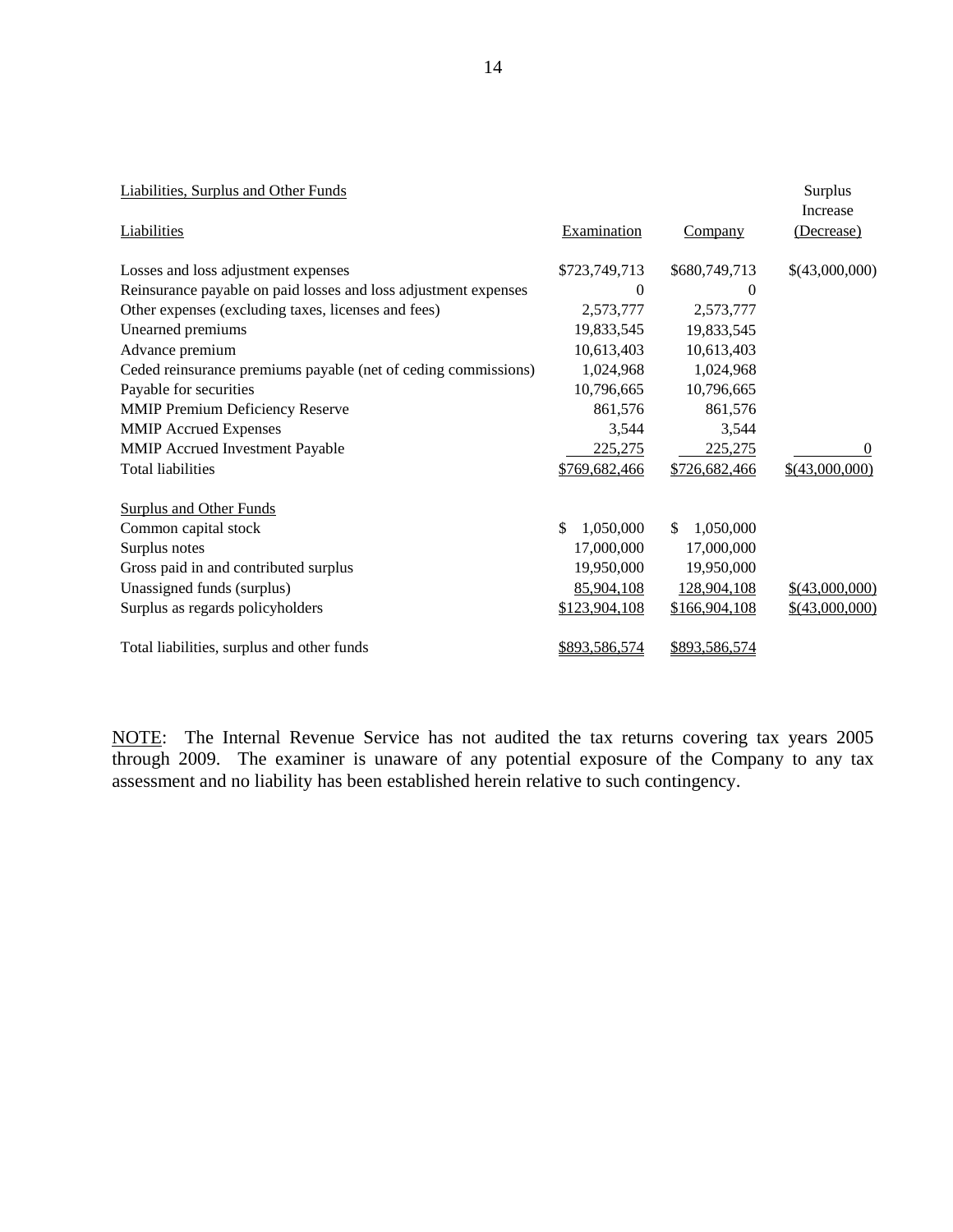#### **4. LOSSES AND LOSS ADJUSTMENT EXPENSES**

The examination liability for the captioned items of \$723,749,713 is \$43,000,000 more than the \$680,749,713 reported by the Company as of December 31, 2009. The examination analysis was conducted in accordance with generally accepted actuarial principles and practices and was based on statistical information contained in the Company's internal records and in its filed annual statements.

It is noted that the Company in effect has already recognized this deficiency as of December 31, 2010, as it represents its one-year loss and LAE run-off. It is further noted that this \$43 million run-off deficiency is overstated as approximately one third of this development is attributable to the manner in which the "Modified Occurrence Policies" are booked, not actual development.

## **5. SUMMARY OF COMMENTS AND RECOMMENDATIONS**

#### ITEM PAGE NO.

### A. Accounts and Records

- i. It is recommended that the Company properly report its premium by line of business. 10
- ii. It is recommended that the Company submit to the Department for approval the new service agreement upon its completion, or amend the existing agreement to extend the termination date. Any amendments to the agreement should be submitted to the Department as well. 11
- iii. It is recommended that the Company amend its custodial agreements with Bank of America and Comerica to include the requisite protective provisions. 11
- iv. It is recommended that the Company report its investments in Schedules BA and D in accordance with the NAIC Annual Statement Instructions. 12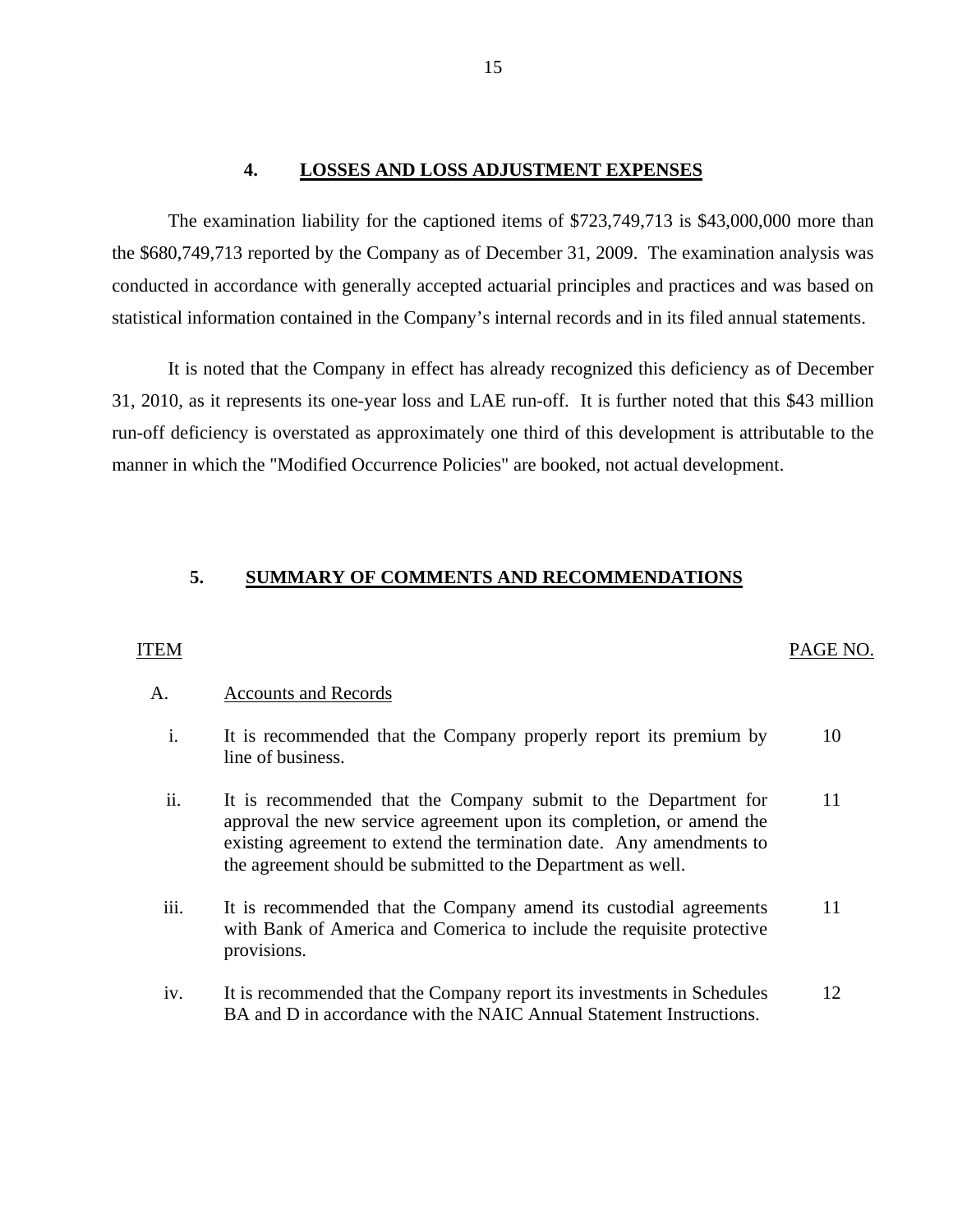Respectfully submitted,

 Karen Gard Senior Insurance Examiner

STATE OF NEW YORK ) )ss: COUNTY OF NEW YORK )

KAREN GARD, being duly sworn, deposes and says that the foregoing report, subscribed by her, is true to the best of her knowledge and belief.

Karen Gard

Subscribed and sworn to before me

this  $\_\_\_\_\_$  day of  $\_\_\_\_\_\_$ , 2010.